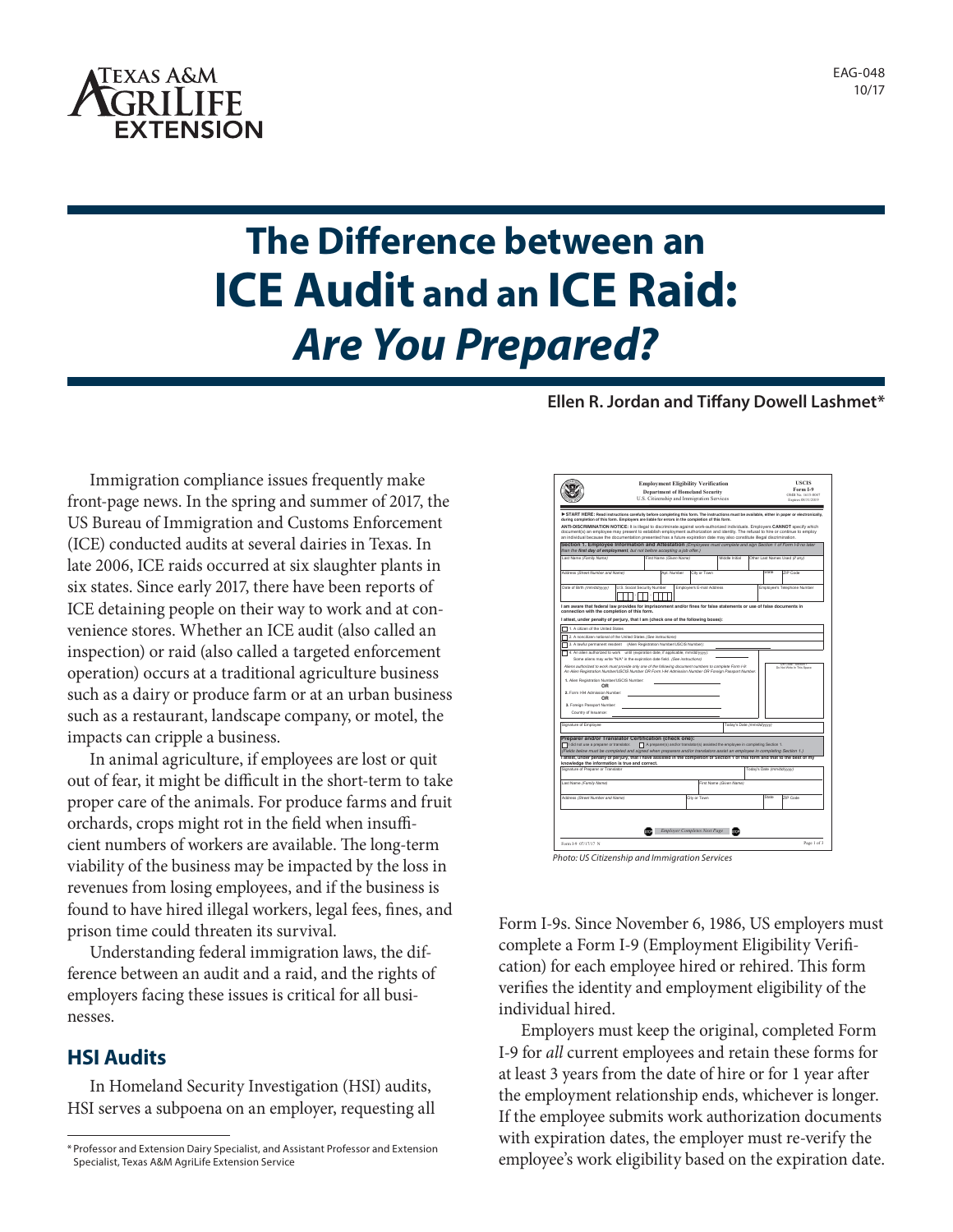

*Photo: Courtesy of ICE.*

An audit often begins when a business receives a Notice of Inspection (NOI), which states that the employer must produce its Form I-9s to an ICE auditor. A search warrant is not typically involved in this stage of an audit. Usually, an ICE agent or US Marshal along with an HSI auditor, arrive at the business unannounced and deliver the NOI. Upon receiving an NOI, the employer should contact an attorney for help in navigating the audit process.

Businesses should include instructions in their general policies and procedures manuals that address circumstances such as visits from ICE agents. Such protocol should cover:

- Information designating the representative the employer has authorized to speak with HSI or ICE (The employer may also appoint one or two backup individuals.)
- Training *before* a potential visit from HSI and ICE to inform all employees about how to react to enforcement agents and to designate the farm spokesperson
- Instructions to obtain the agents' and auditors' names and contact information (specifically noting that other than a formal greeting, getting this information must be the only communication or exchange)

By law, unless a search warrant allows immediate seizure of documents, an employer must be given 3 business days to produce the documents requested by the subpoena. However, an overly helpful, uninformed employee may unknowingly waive the time to produce the documents or consent to a search without a warrant—another reason for an employer to have one designated point of contact for speaking with HSI and ICE. To prevent agents from roaming around the premises, employees should not only contact the designated employee immediately upon ICE's arrival, but also ask

the ICE agents to stay in a designated area while waiting for the spokesperson.

Employers may also be asked to provide additional documents such as a copy of payroll, list of current employees, and business licenses. Employers should be polite to the agents, but not volunteer information, providing only the information requested in the NOI. Additionally, employers should be careful not to voluntarily waive the 3-day requirement by immediately producing some of the documents. Instead, they should take the allotted time to compile all requested documents.

ICE auditors have the right to inspect Form I-9s at the business but may ask the employer to make copies of documents to take with them for review at the ICE office. Before allowing documents to be copied and taken off-site, employers should consult with an attorney and have the ICE agent sign an acknowledgment listing the documents received.

Once the employer provides the documents, an ICE agent or auditor inspects the Form I-9s to determine whether they comply with the law. In addition to checking for glaring issues such as incomplete or missing forms, auditors also check for more technical compliance issues such as whether the current version of the form was used when it was completed. Employers should not discount the seriousness of "paperwork violations" such as failing to obtain the required employer signature within 3 days of hire; these violations can add up.

When the audit is complete, a business can receive various notices ranging from a Notice of Inspection Results to a Notice of Intent to Fine. The former notifies the business that they comply; the latter indicates



*Photo: Courtesy of ICE.*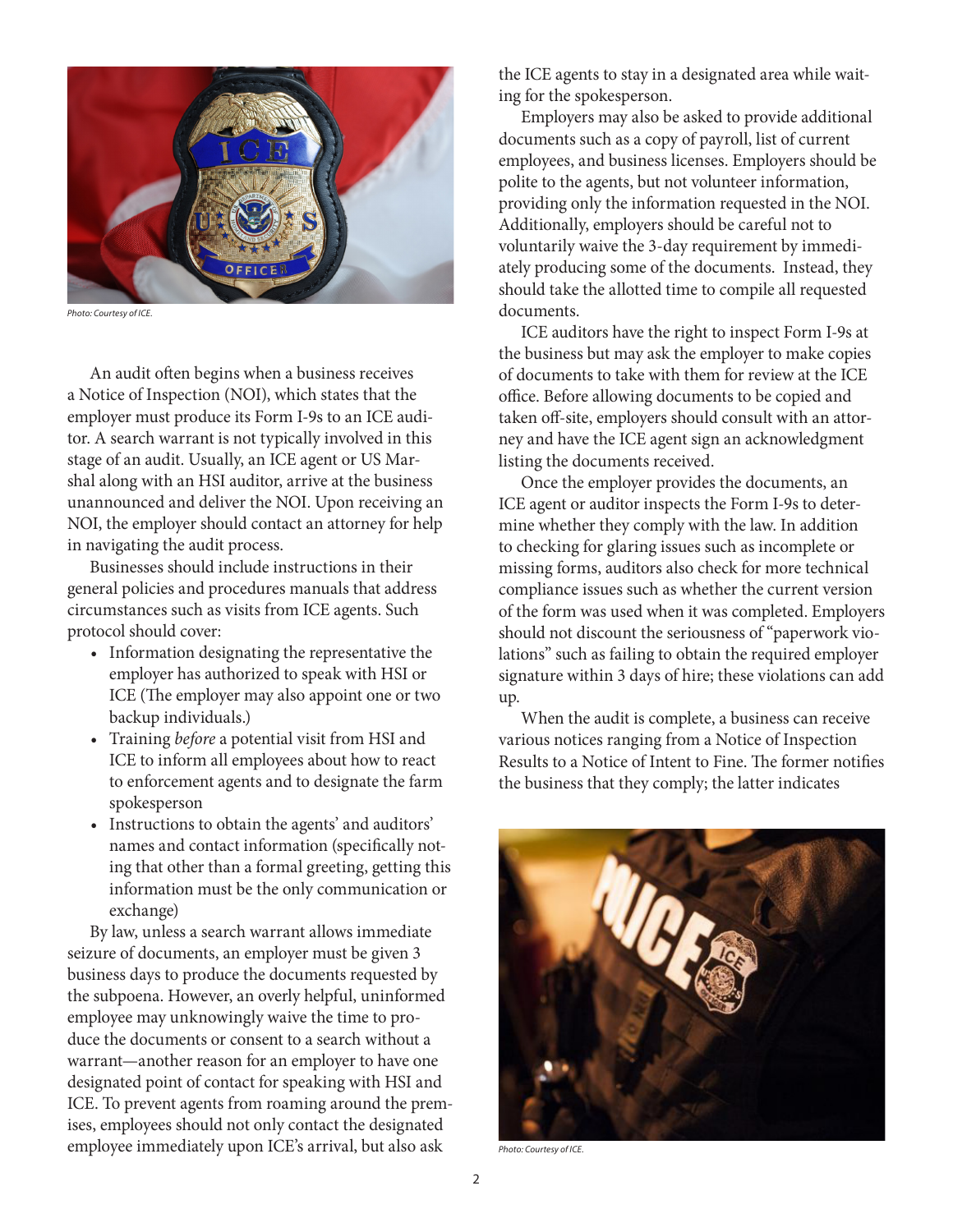substantive, uncorrected issues. Between these two extremes, there are additional notices: Notice of Suspect Documents, Notice of Discrepancies, Notice of Technical or Procedural Failures, and Warning Notice.

Depending on which type of notice the business receives, the employer and employee may be allowed to provide additional documentation. If the audit identifies technical or procedural violations, the employer has 10 business days to correct the forms. Remember, only the employee can correct Section 1 of Form I-9. If the employer addresses these issues and achieves compliance, fines may be reduced or waived. If not resolved quickly, employers could face significant fines for substantive violations:

- An employer who knowingly hires and continues to employ noneligible employees can be fined from \$375 to \$16,000 per violation.
- Fines for substantive violations can range from \$110 to \$1,100 per violation.

These penalties are on a sliding scale. The five factors that determine the level of fine include:

- Size of the business
- Good-faith effort to comply
- Seriousness of the violation
- Involvement of unauthorized workers
- History of previous violations

If substantive violations occur and ICE issues a Notice of Intent to Fine, employers can negotiate a settlement or request a hearing. When an employer requests a hearing, the case is assigned to an administrative law judge. A Notice of Hearing is then sent to all parties, setting the process in motion. If the employer takes no action within 30 days, ICE issues a Final Order.

## **Raids**

How does a raid differ from an audit?

- An employer is not notified of a raid—there is an element of surprise, which can catch employers and employees off guard.
- Raids usually occur because of a lead that illegal employees are working at a business, which then begins an investigation. These leads can come from confidential informants, cooperating witnesses, former or current employee statements, or data from other government agencies.
- ICE raids may follow ICE audits if an audit identifies many workers as having false documents.
- ICE must have a search warrant to raid a business.

When ICE arrives, they might surround the business premises and prevent anyone from leaving. An employer should obtain names and badge numbers of all officers on the property.

The supervising ICE agent should serve a search warrant, which is required if agents are demanding documents or access



*Photo: Pixabay, CC0 license.*

to private business areas not open to the public. The employer can and should request to review the warrant and may photograph or copy it and send it to his or her attorney. Employers should carefully read the warrant to 1) understand its scope, including the information sought and the physical areas covered, and 2) verify that the warrant is signed by the court, the raid is conducted within the permitted timeframe identified in the warrant, and what information and areas the warrant covers.

The warrant will have a detailed description of what and where agents are going to search and what they may seize. This list may include:

- Payroll
- Form I-9s and any documents to support them
- Bank records showing payroll
- Social Security Administration documents
- IRS Form 940 and 940 employment tax documents
- Other financial or employee records

During a raid, owners and all employees should be polite to the officers and not obstruct them from doing their jobs. The officers may ask that all machinery be shut down. They may also prohibit employees from leaving the premises and gather all employees in a central location.

Employers are not required to answer ICE questions during a worksite raid, and they should not consent to ICE agents speaking to the employees on the premises. If, during a worksite raid, ICE discovers unauthorized workers at the site, they may arrest and detain them.

At the conclusion of a raid, ICE agents should leave an inventory of the property they seized and a list of employees arrested. If an employee cannot prove that he or she is legally in the United States, the ICE agents may take them to a detention center and detain them. The employer should obtain from the ICE agents